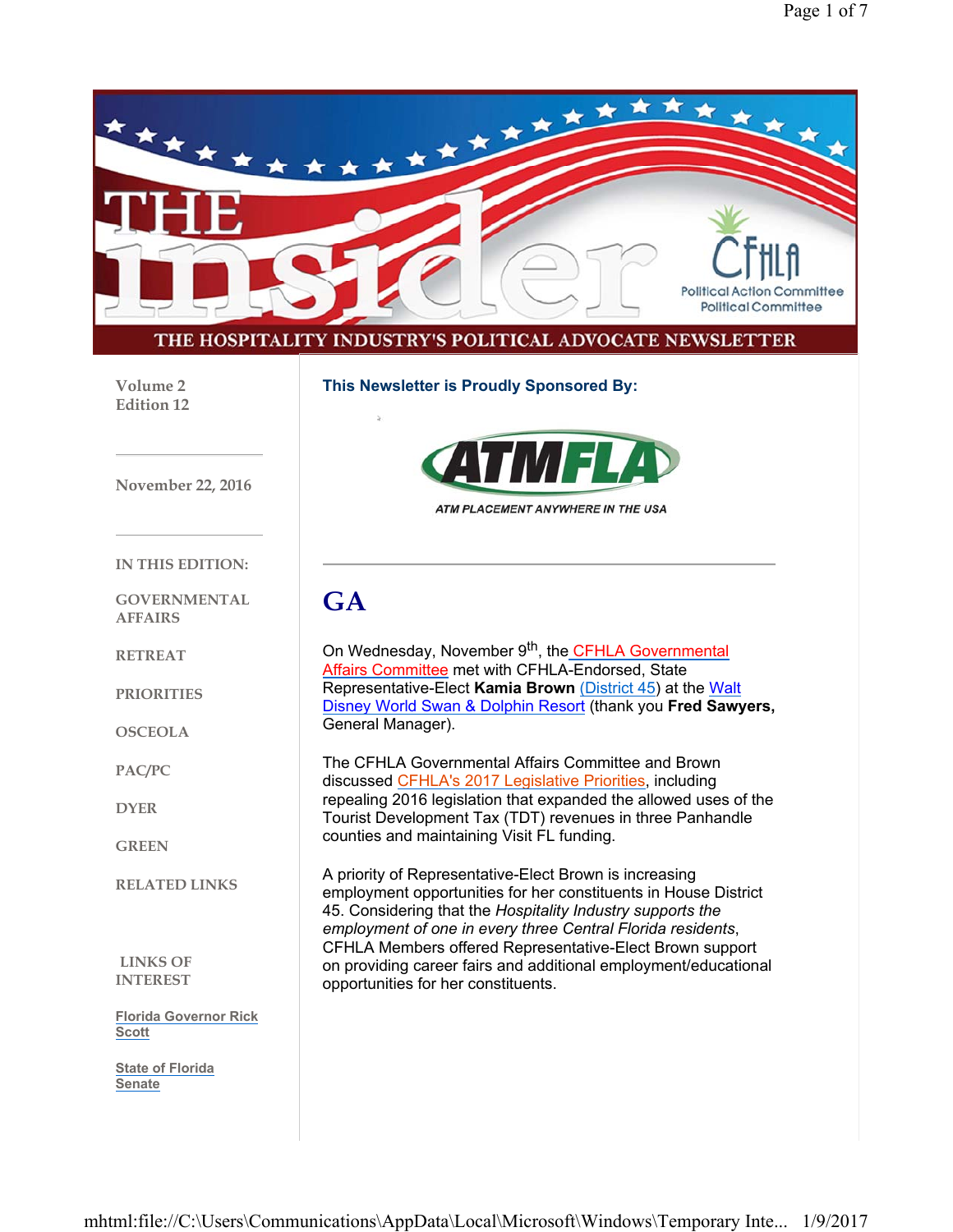**State of Florida House of Representatives**

**Orange County**

**Osceola County**

**Seminole County**

**City of Orlando**

**City of Kissimmee**

**City of Sanford**



(From left to right) CFHLA Governmental Affiairs Committee Chairman Bruce Skwarlo, of the Orlando Marriott Lake Mary, State Representative-Elect Kamia Brown, CFHLA Board 1st Vice Chairman Fred Sawyers of the Walt Disney World Swan and Dolphin Resort, and CFHLA PAC/PC Chairman Jay Leonard of the Wyndham Lake Buena Vista Resort Disney Springs Resort Area

#### **RETREAT**

The Thursday, November 17<sup>th</sup> CFHLA Board Retreat, held at the Alfond Inn at Rollins (thank you **Jesse Martinez,** General Manager), featured guest presentations by **Orange County Commissioner Ted Edwards** and **State Representative Mike Miller**.

Commissioner Edwards, who was recently defeated in his District 5 reelection bid, was invited by CFHLA so that Board Members could "give thanks" for his years of support of the Hospitality Industry while serving on the Orange County Board of County Commissioners. CFHLA President/CEO, **Richard Maladecki**, explained that "there was a time when Commissioner Edwards was the only 'pro-Hospitality' Commissioner on the entire Board."

Representative Miller, who recently secured reelection to serve House District 47, was in attendance to discuss the upcoming Legislative Session and answer questions relating to Hospitality Industry priorities from CFHLA Board Members. In September, Representative Miller served as the Keynote Speaker at the CFHLA-PC "Tee it Up for Tourism" Golf Outing & Luncheon.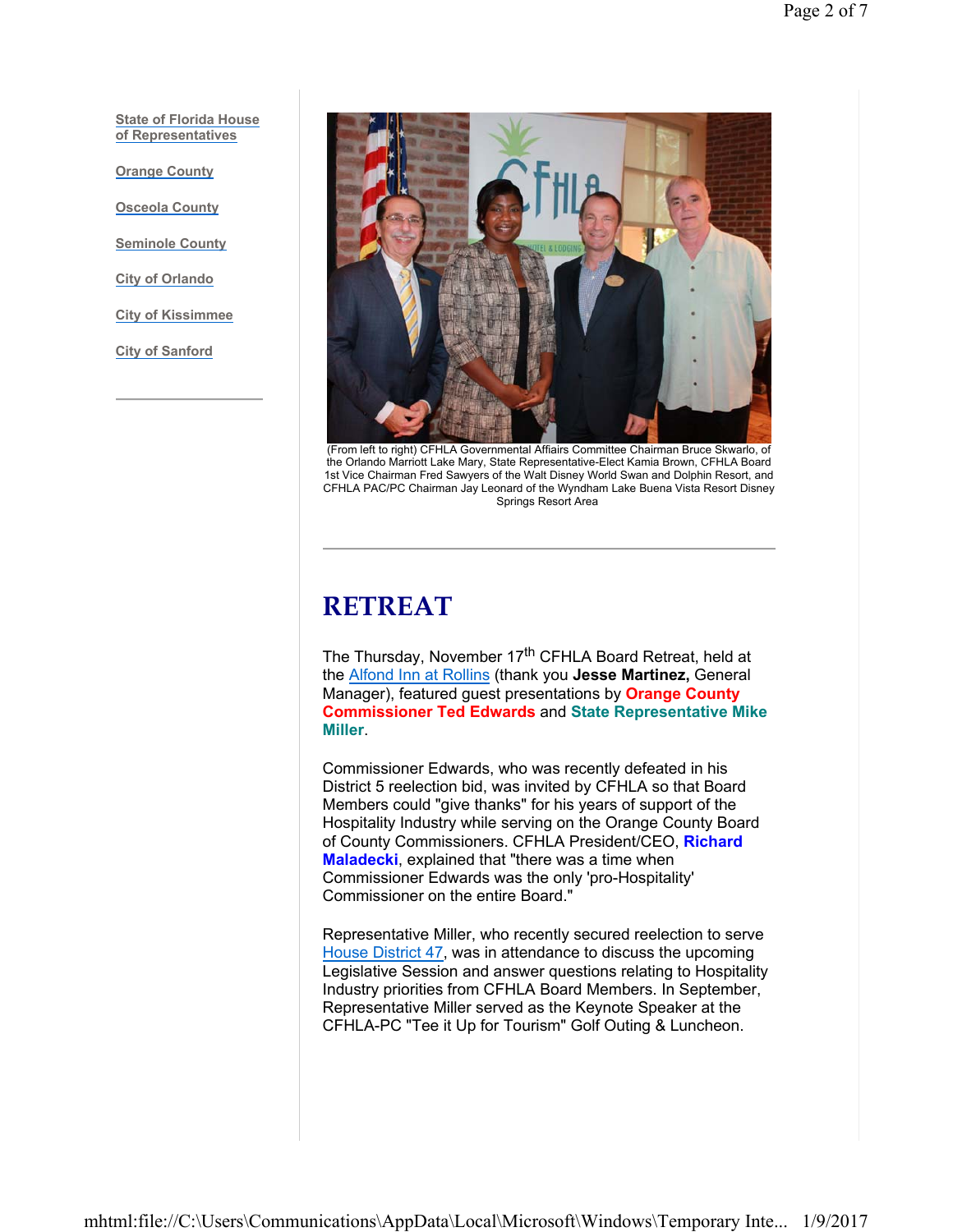

State Representative Mike Miller speaking at the 2016 CFHLA Board Retreat

## **PRIORITIES**

The 2017 CFHLA Legislative Priorities were finalized at the November 17<sup>th</sup> CFHLA Board Retreat, featuring similar priorities from the 2016 Legislative Session with a few issues requiring increased focus. CFHLA will be spearheading efforts in 2017 to repeal legislation passed in 2016 that expanded the uses of the Tourist Development Tax revenues in Bay, Okaloosa and Walton Counties so that funds could be used for "public safety" purposes. *Since the inception of the TDT in 1977, CFHLA has served as a "watchdog" of TDT funds to ensure that these monies are utilized only as originally intended - for tourism promotion purposes ("heads in beds").*

Another longtime CFHLA priority has been to support funding of Visit Florida, the state's tourism marketing arm, which played a critical role in the record-breaking amount of visitors to the state in 2015 and 2016. The new **Speaker of the State House, Richard Corcoran**, has referenced both Enterprise Florida and Visit Florida when speaking against "corporate welfare" programs. CFHLA is relying on its Central Florida delegation to emphasize the importance of Visit Florida as it relates to effectiveness of the agency in recruiting record numbers of visitors to the state and the economic impact that these tourists have on Florida's economy.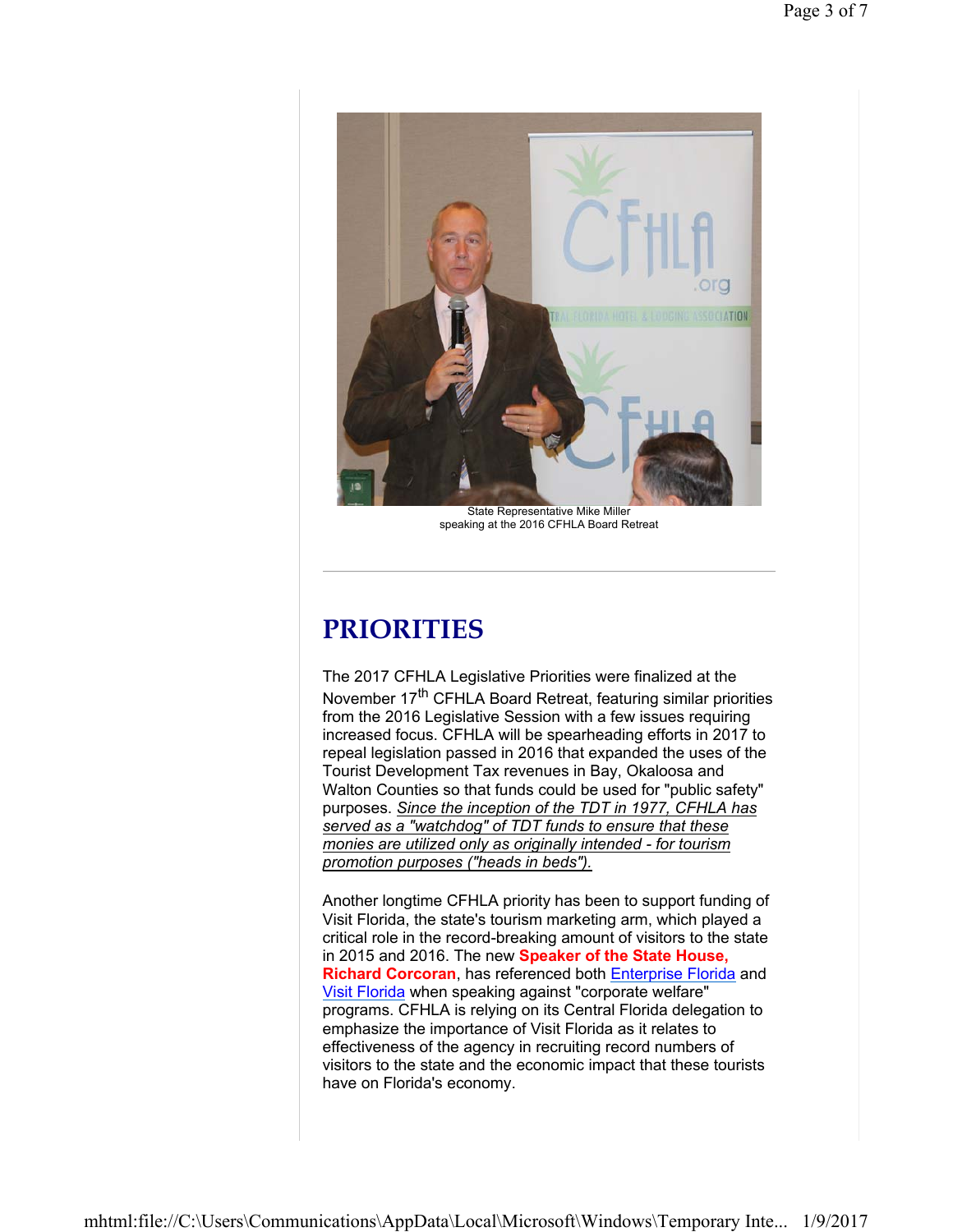Additionally, *CFHLA will continue advocating for a "level playing field" between Shared Economy companies* (such as Airbnb and Uber) and traditional Lodging and Transportation companies as it relates to insurance requirements, taxation and safety regulations.

To view all of CFHLA's 2017 Legislative Priorities, please click here

#### **OSCEOLA**

On **Tuesday, November 22nd**, three CFHLA-Endorsed Candidates for Osceola County Board of County Commissioners were offically "sworn-in" at the County Commission Chambers.

CFHLA **Congratulates Commissioner Peggy Choudhry** (District 1), **Commissioner Brandon Arrington** (District 3), and **Commissioner Fred Hawkins Jr.** (District 5) on their electoral victories.



Newly elected Commissioner Peggy Choudhry is sworn-in by City of Orlando Mayor Buddy Dyer

# **PAC/PC**

Wednesday, November 23<sup>rd</sup> will mark the last day for PAC dues-paying CFHLA Members to submit their ballots to elect Members to the 2017-2018 PAC/PC Boards of Directors.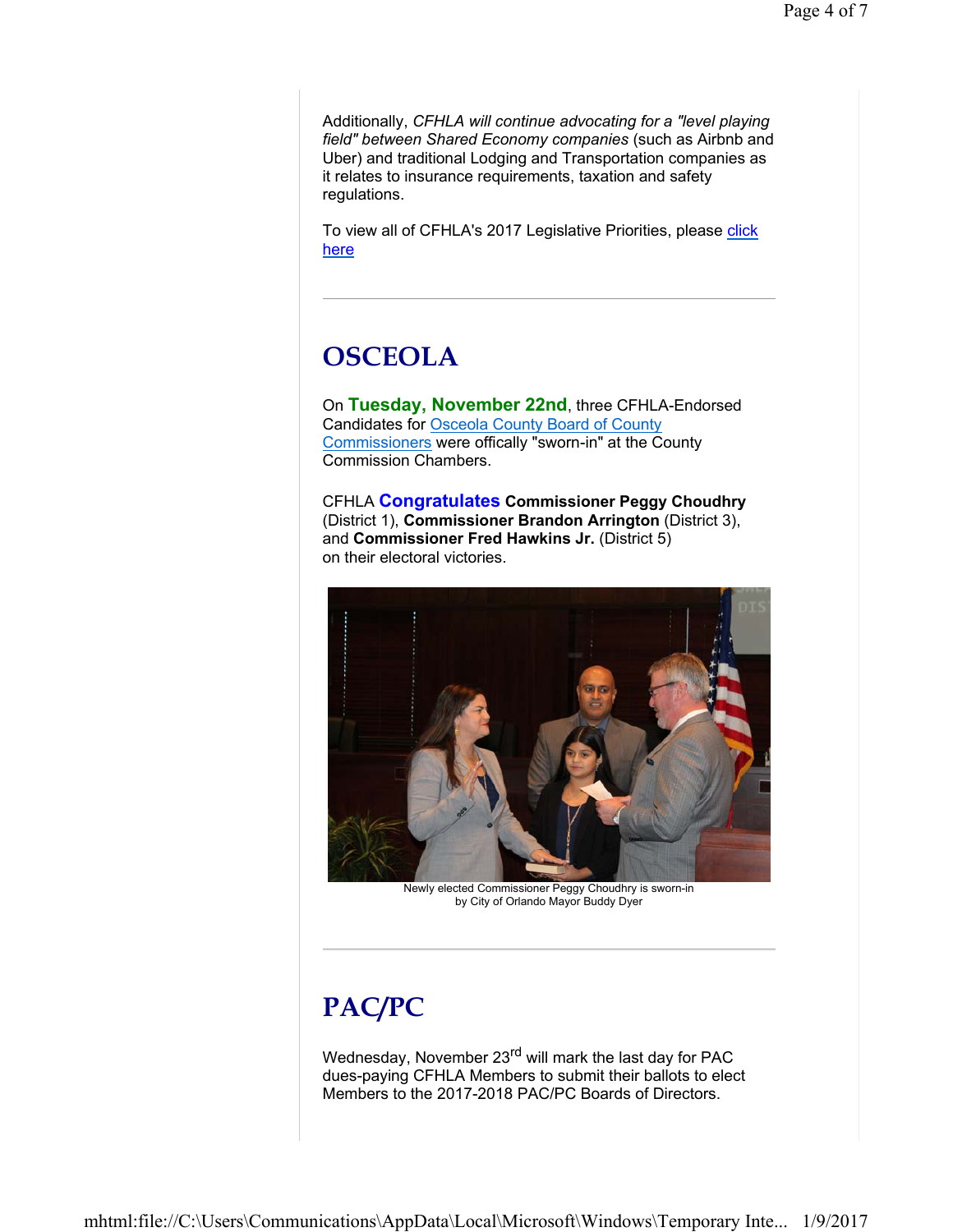At the conclusion of this PAC/PC Election process, the CFHLA-PAC and CFHLA-PC Boards will have nine new members, serving a two-year term (2017-2018).

For more information on the PAC/PC Board of Directors, please contact **CFHLA Public Policy Director, Kevin Craig** at **publicpolicy@cfhla.org**

#### **DYER**

At the December 10<sup>th</sup> CFHLA Hospitality Gala, City of Orlando **Mayor Buddy Dyer** will be recognized as the association's *2016 Charles Andrews Memorial Hospitality Award* recipient. The award is named after the first **CFHLA Board of Directors Chairperson, Charles Andrews**, and exemplifies perseverance and dedication to a cause. It is the highest honor bestowed upon an individual by CFHLA, in recognition of achievements and contributions to Central Florida's hospitality industry, as well as the community at large.



Orlando City Mayor Buddy Dyer 2016 CFHLA Charles Andrews Memorial Hospitality Award Recipient

Mayor Dyer was selected as this year's Charles Andrews Memorial Hospitality Award Honoree for *his efforts to enhance Central Florida's Hospitality Industry through investments* made and refined in the Venues Agreement, his focus on promoting Orlando as a sports tourism destination and for his community leadership in the aftermath of the Pulse Nightclub attack of June  $12$ <sup>th</sup>.

Last year, Orlando City Soccer President and Co-Owner **Phil Rawlins** was honored with the Charles Andrews Memorial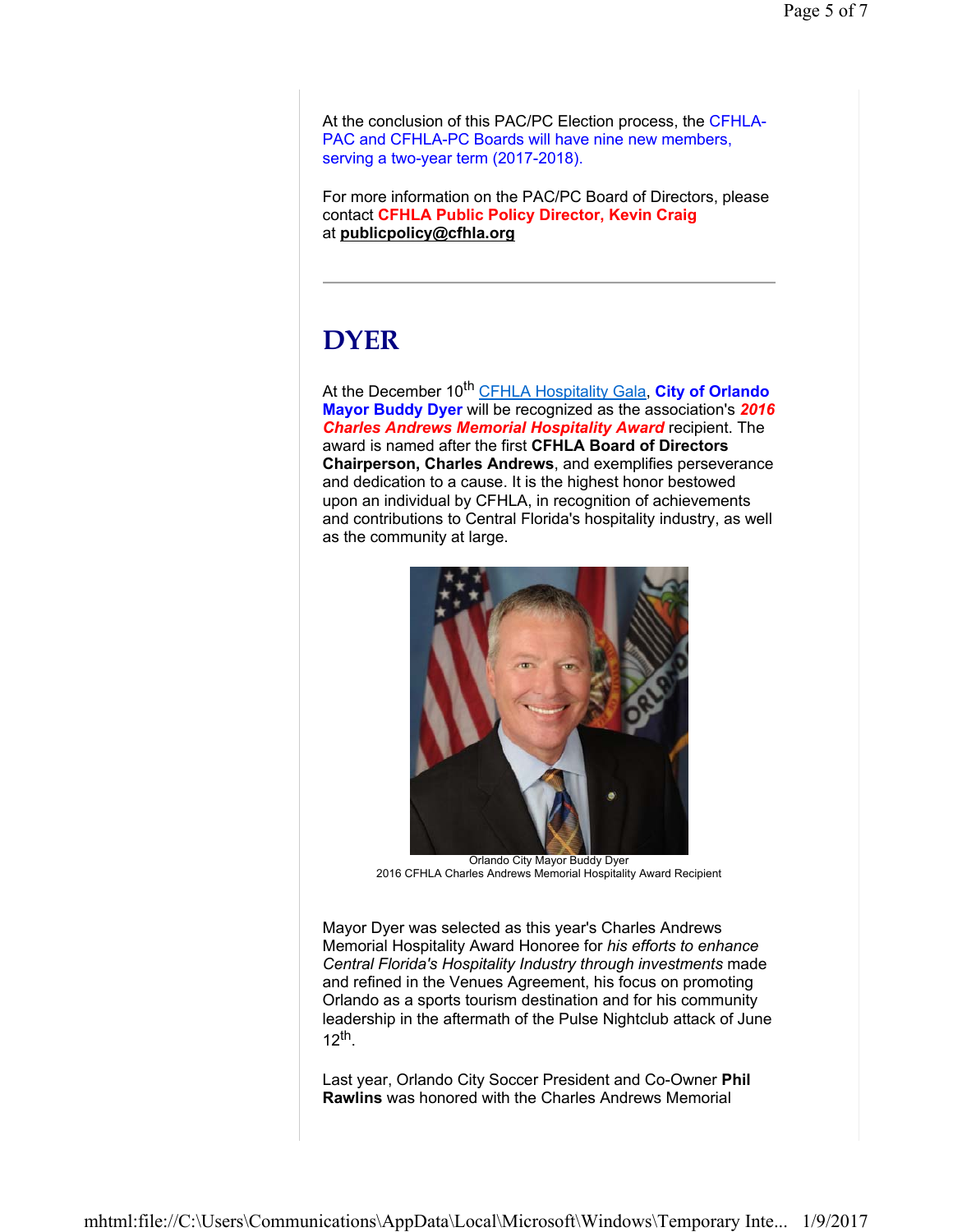Hospitality Award.

## **GREEN**

On Monday, November 14<sup>th</sup>, the **Orlando City Council** held a "first reading" of the *revised Building Energy and Water Efficiency Strategy (BEWES) ordinance,* following stakeholder feedback provided at the September 15<sup>th</sup> City Council meeting.

The revised ordinance, which passed first reading on a 5-2 vote, featured the removal of financial penalties for non-complying businesses and offered "awards" for participating businesses that conducted energy audits and reported their scores to the city. It also removed the public posting of energy audit results and will now list large buildings targeted in the ordinance as either "eligible and participating" or "eligible and not participating."

While the revised ordinance received some pushback from parts of Orlando's business community, CFHLA staff was present to thank **Mayor Dyer** and Council Members for removing the "mandated" aspects of the ordinance and expressed willingness to "move forward" with the revised ordinance and attempt to alleviate some concerns relating to the public displaying of "eligible and not participating" businesses. The second reading and vote to adopt the ordinance will likely be held at the Council's **December 5th** meeting.

#### **LINKS**

**Below please find news articles, relating to the political interests of the Hospitality Industry:**

**Florida Still Bringing in a Record Number of Tourists**

**Airbnb Gives in to San Francisco's Registration Demands**

**John Mica's Got the Horsepower to Propel Trump Transportation Plans**

**Seminole Tribe Gets Big Win in Gambling**